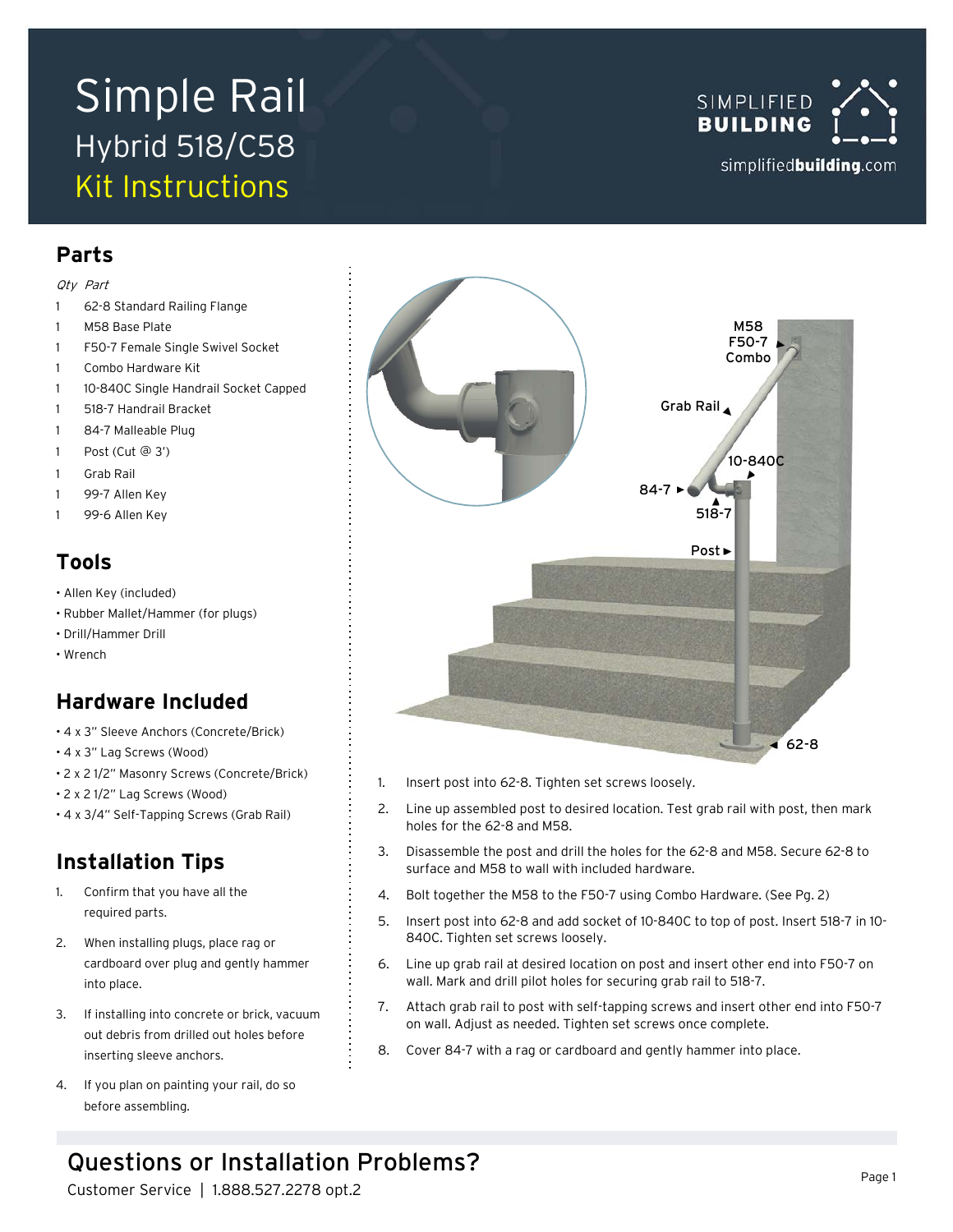# Simple Rail Surface C50 Kit Instructions



## Creating the C50B/C58 Fitting



1. Lay the M50 and F50 on their side, and insert the tongue of the M50 into the F50.

Ensure that the holes are lined up vertically.





2. Place (1) washer on the bolt. 3. Place (1) washer in between the M50 and F50 so that all the holes are aligned.

> You may need to jiggle and twist the fittings to line up the washer with the holes.



4. Slide the bolt/washer through the aligned holes.

5. Hold the unit together, and flip it over. Hold the bolt in place while flipping to prevent losing your place.



6. Place (1) washer on the end of the bolt and screw on the lock nut.



7. Use a pair of wrenches to tighten to the desired angle.

## **Questions or Installation Problems?**

Customer Service | 1.888.527.2278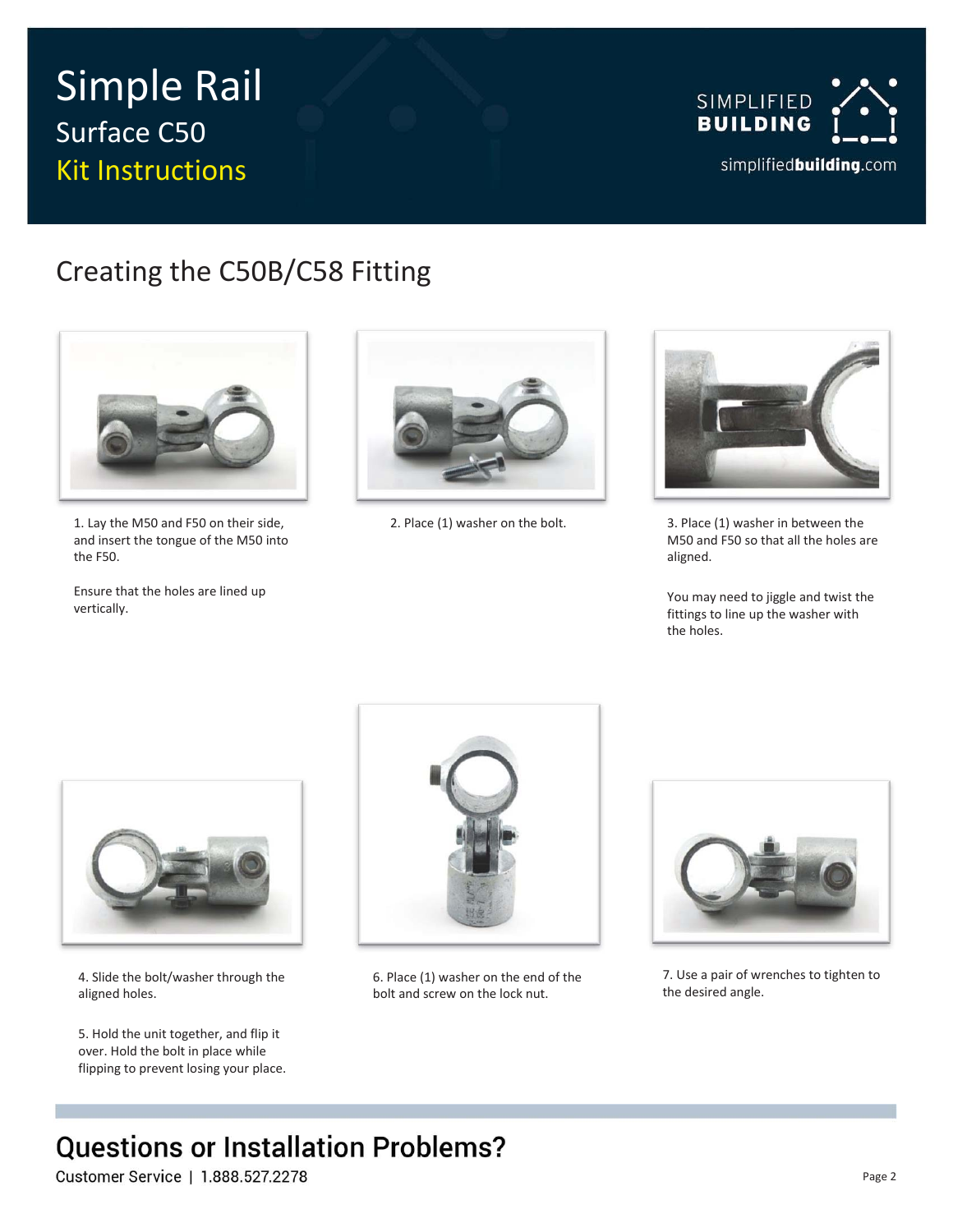# Hardware Instructions





## Packet<sup>1</sup>

**Lag Screws:** Used for mounting 62's to wood.

**Hardware Specifications:** 1/2" x 3" long screw.

#### **Qty:** 4

Drill pilot hole in desired location using a 5/16" wood drill bit. Ensure that hole is 2 1/2" deep. Fix flange to wood using a 3/4" wrench or drive socket.





**Sleeve Anchors:** Used for mounting 62's to concrete or brick.

**Hardware Specifications:** 1/2" x 3" long anchor.\*

#### **Qty:** 4

\*Leave Sleeve Anchors Assembled. Do Not Remove Washer or Nut from Bolt

Drill hole in desired location using a 1/2" concrete drill bit. Ensure that hole is 2 3/4" deep. Be sure to vacuum out all debris from the holes.

Place flange in correct place. Tap anchor through the flange hole and into the drilled out hole.

Tighten Nut until fixed using a 1/2" wrench or socket drive.



## Packet<sup>(3)</sup>

**Self-Drilling Screws:** Used for securing Grab Rail to 518's or 570's.

**Hardware Specifications:**

#10 x 3/4" long metal screw.

#### **Qty:** 4

No pilot hole needed. Use 5/16" socket attachment on drill and attach screw to Grab Rail at desired location.

## **Questions or Installation Problems?**

Customer Service | 1.888.527.2278

**Disclaimer:** Connecting hardware is included as a courtesy to assist you in your installation. It may not be suitable for every base material. If you have any questions, we encourage you to contact us or a professional engineer.